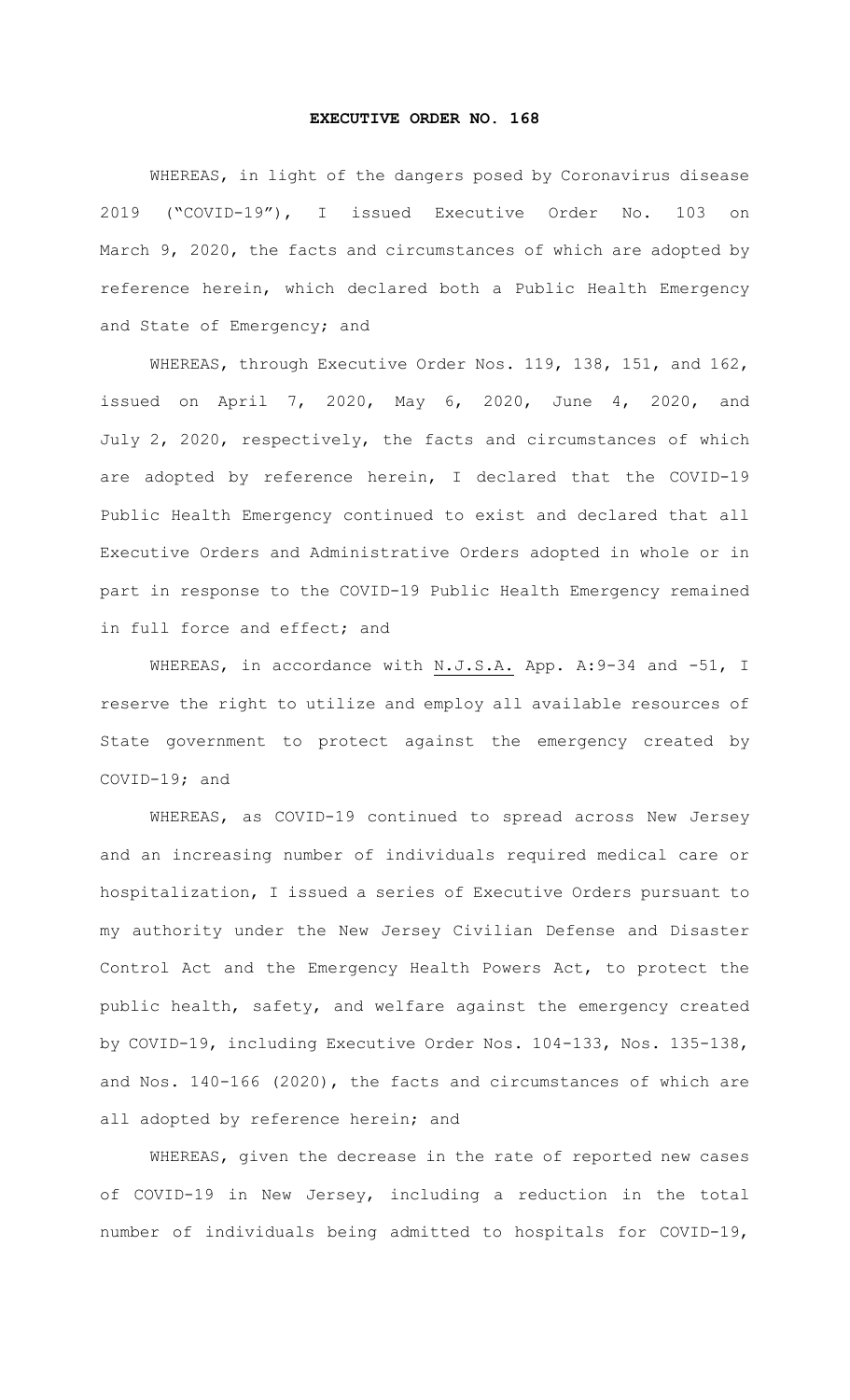the State began to take steps to lift certain restrictions that were designed to limit person-to-person contact; and

WHEREAS, even as the rate of reported new cases of COVID-19 decreases, the ongoing risks presented by COVID-19 mean that many of the State's current measures must remain in place, both to reduce additional new infections and to save lives; and

WHEREAS, after consultation with officials from the Department of Health, I announced a multi-stage New Jersey's Road Back Plan for the methodical and strategic reopening of businesses and activities based on scientific data and metrics concerning the level of disease transmission risk and essential classification; and

WHEREAS, organized sports play a crucial role for individuals' physical and mental development, and for a number of athletes, organized sports offer the possibility of collegiate scholarships or other opportunities; and

WHEREAS, on May 29, 2020, I signed Executive Order No. 149, which allowed organized sporting activities to resume on June 22, 2020, in outdoor settings, provided that they did not involve person-to-person contact or individuals routinely interacting in close proximity; and

WHEREAS, Executive Order No. 149 (2020) also directed the Commissioner of the Department of Health to issue health and safety standards regarding sporting activities before June 22, 2020; and

WHEREAS, on June 15, 2020, the Commissioner of the Department of Health issued Guidance for Sports Activities (the "Guidance"), which categorized sports as "High Risk", "Medium Risk", and "Low Risk"; and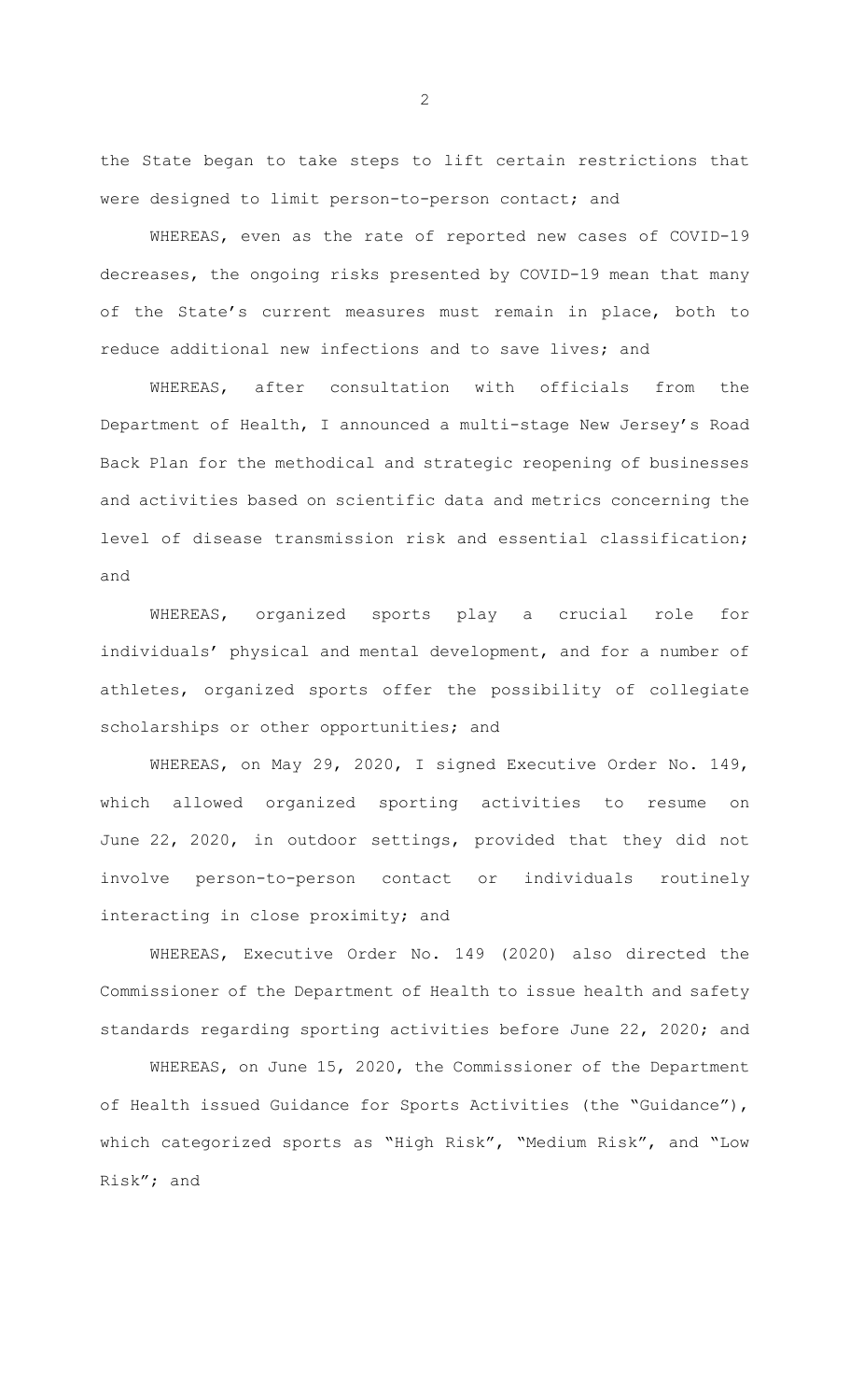WHEREAS, the Guidance stated that practices and competitions for Low Risk sports could resume on June 22, 2020 in outdoor settings, because pursuant to Executive Order No. 149 (2020), they do not involve person-to-person contact and do not routinely entail individuals interacting within six feet of one another; and

WHEREAS, the Guidance noted no-contact practices for Medium Risk and High Risk sports could also resume on June 22, 2020, in outdoor settings, consistent with Executive Order No. 149 (2020); and

WHEREAS, the Guidance also stated that, assuming continued progress in the fight against COVID-19, contact practices and competitions were expected to be able to resume for Medium Risk sports on July 6, 2020; and

WHEREAS, the Guidance further stated, again assuming continued progress in the fight against COVID-19, that contact practices and competitions were expected to be able to resume for High Risk sports on July 20, 2020; and

WHEREAS, such contemplated authorizations of contact practices and competitions in the Guidance would have to be implemented by Executive Order; and

WHEREAS, on July 8, 2020, I issued Executive Order No. 163, which among other things, stated that practices and competitions for Low Risk sports and no-contact practices for High or Medium Risk sports could resume in both outdoor and indoor settings; and

WHEREAS, Executive Order No. 163 (2020) also stated that contact practices and competitions for Medium Risk sports were permitted to resume, but in outdoor settings only; and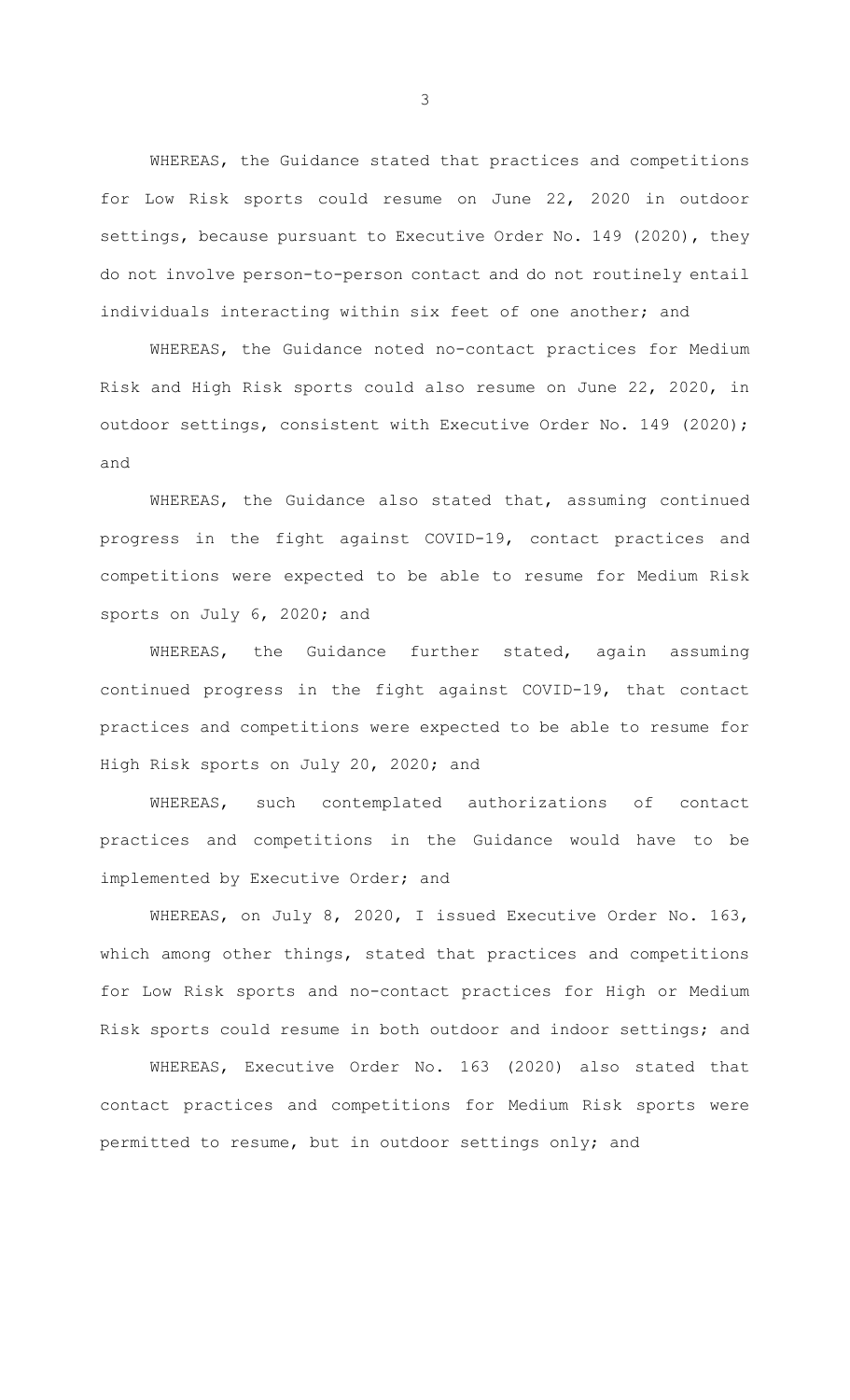WHEREAS, Executive Order No. 163 (2020) noted that contact practices and competitions for High Risk sports remain prohibited in both indoor and outdoor settings; and

WHEREAS, because of our continued progress, we can now allow High Risk sports to resume contact practices and competitions, but such practices and competitions should take place in outdoor settings only, to reduce the risk of transmission; and

WHEREAS, the indefinite prohibition of contact practices and competitions would be highly disruptive to individuals' athletic careers, and could endanger certain opportunities for individuals, such as collegiate scholarships; and

WHEREAS, organized sports typically involve a common, defined group of people interacting, which makes contact tracing easier in the event there are identified cases of COVID-19; and

WHEREAS, the Constitution and statutes of the State of New Jersey, particularly the provisions of N.J.S.A. 26:13-1 et seq., N.J.S.A. App. A: 9-33 et seq., N.J.S.A. 38A:3-6.1, and N.J.S.A. 38A:2-4 and all amendments and supplements thereto, confer upon the Governor of the State of New Jersey certain emergency powers, which I have invoked;

NOW, THEREFORE, I, PHILIP D. MURPHY, Governor of the State of New Jersey, by virtue of the authority vested in me by the Constitution and by the Statutes of this State, do hereby ORDER and DIRECT:

1. Practices and competitions for sports defined as "Low Risk" by the Department of Health's Guidance are permitted in both outdoor and indoor settings. No-contact practices for sports defined as "High Risk" or "Medium Risk" in the Department of Health's Guidance are permitted to resume in outdoor and indoor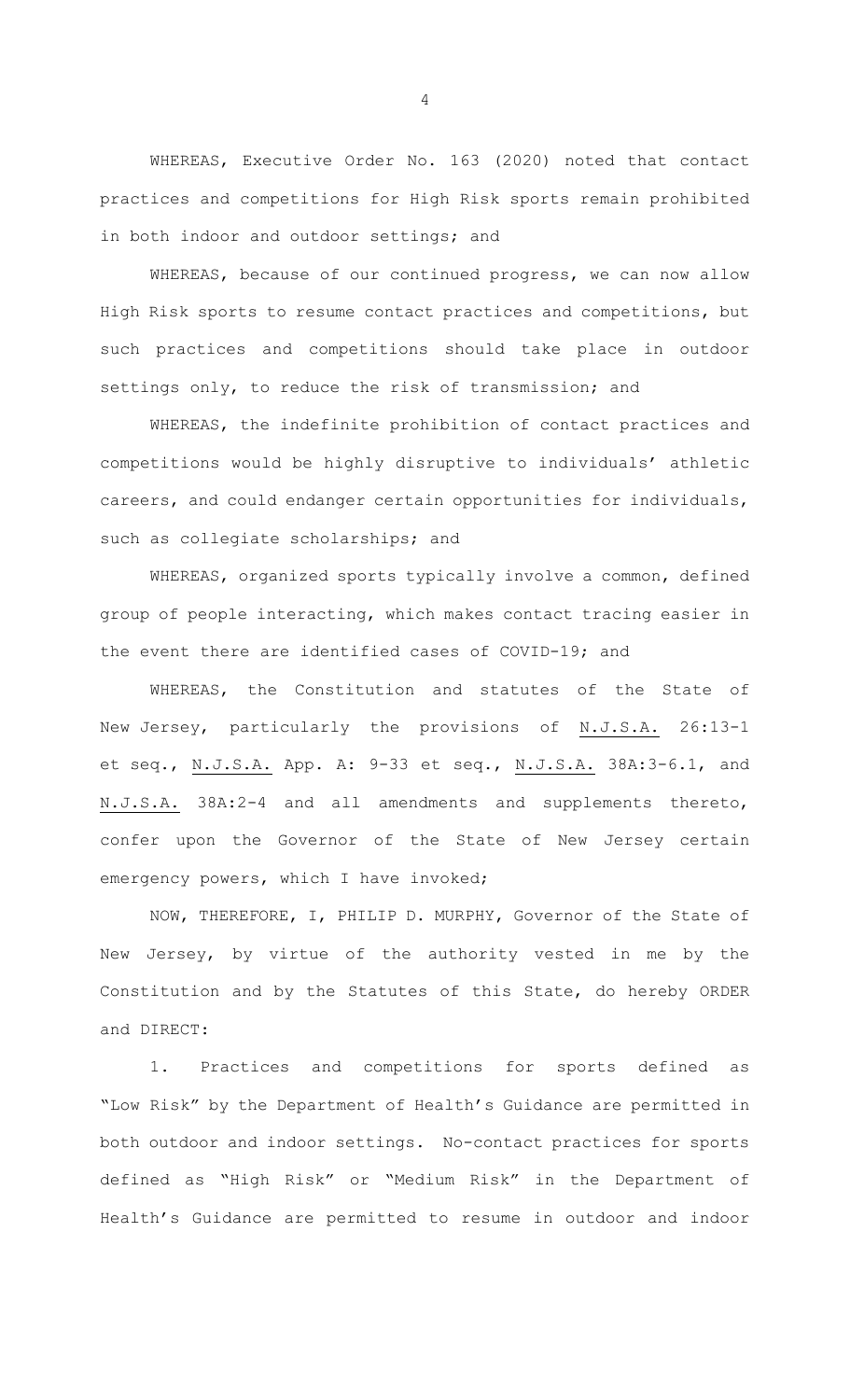settings. Contact practices and competitions for sports defined as "Medium Risk" and "High Risk" in the Department of Health's Guidance are permitted to resume in outdoor settings only. All activities referenced in this Paragraph are subject to the Guidance issued by the Commissioner of the Department of Health, and such activities must comply with all applicable laws, regulations, and Executive Orders, including restrictions on recreational and entertainment businesses in Paragraph 7 of Executive Order No. 157 (2020) and restrictions on gatherings in place at the time the sporting activities occur. Paragraph 13 of Executive Order No. 149 (2020) and Paragraph 6 of Executive Order No. 163 (2020) are superseded to the extent that they are inconsistent with the provisions of this Paragraph.

2. The State Director of Emergency Management, who is the Superintendent of State Police, shall have the discretion to make additions, amendments, clarifications, exceptions, and exclusions to the terms of this Order.

3. It shall be the duty of every person or entity in this State or doing business in this State and of the members of the governing body and every official, employee, or agent of every political subdivision in this State and of each member of all other governmental bodies, agencies, and authorities in this State of any nature whatsoever, to cooperate fully in all matters concerning this Order.

4. No municipality, county, or any other agency or political subdivision of this State shall enact or enforce any order, rule, regulation, ordinance, or resolution which will or might in any way conflict with any of the provisions of this Order,